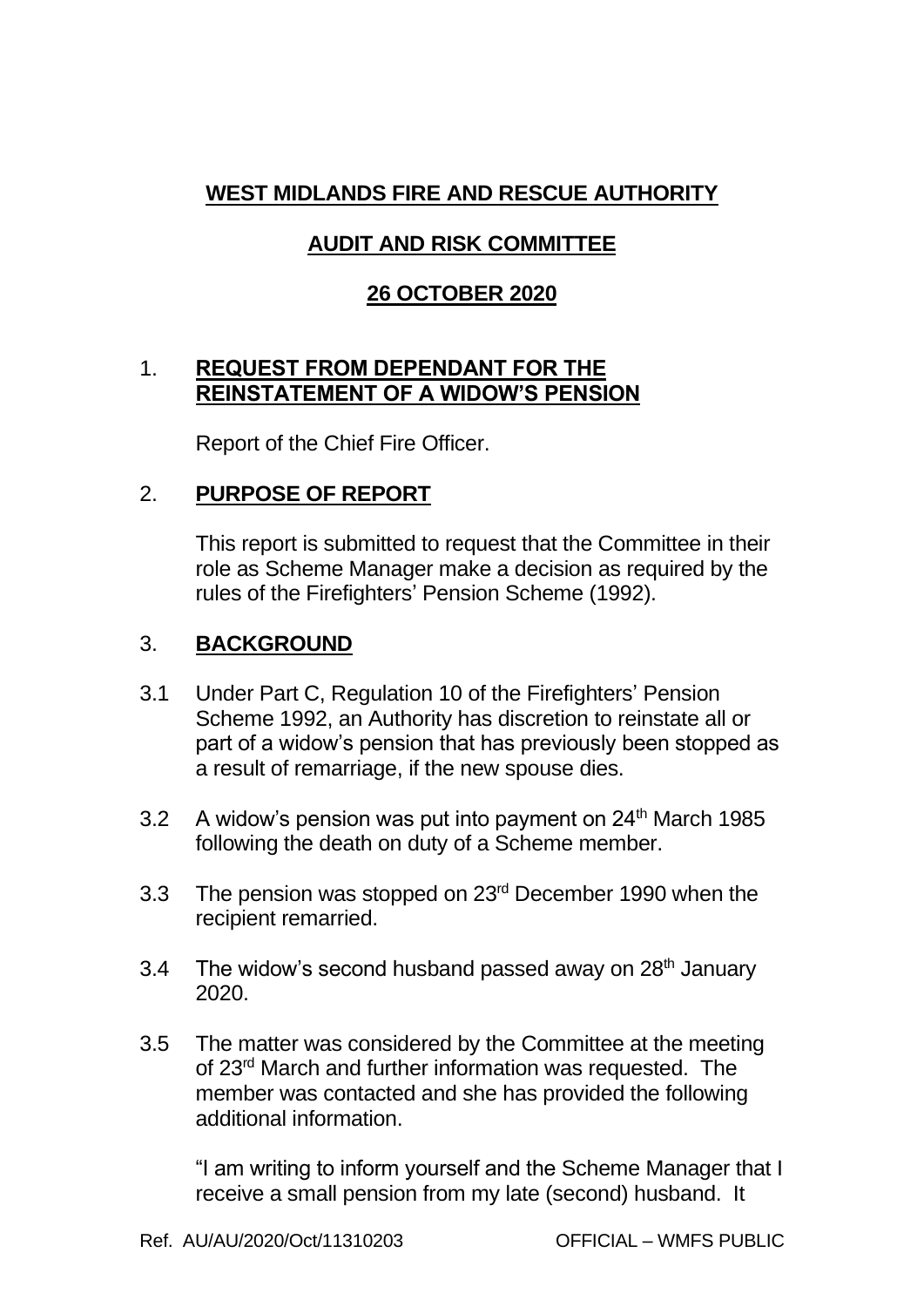amounts to £179.16 a month. I do not receive any other private pension other than this one".

3.6 In line with the Scheme regulations and having regard to the above information, the Scheme Manager may wish to consider several alternative courses of action, including though not restricted to those outlined below.

#### **4. Options Available**

- i) Reject the application. There will be no cost to this decision.
- ii) Reinstate the pension in full. This will cost the pension fund £4,437 per year.
- iii) Reinstate the pension to the value that it exceeds the amount receivable in respect of the income the member has declared that they are receiving in respect of their second husband. This will cost the pension fund £2,287 per year.
- iv) Reinstate the pension to any other value as is felt appropriate but not exceeding £4,437 per year.

### **4. DECISION REQUIRED**

The Committee are asked to decide whether the Widow's Pension should be reinstated and if so to what value.

#### 5. **EQUALITY IMPACT ASSESSMENT**

In preparing this report an initial Equality Impact Assessment is not required and has not been carried out.

## 6. **LEGAL IMPLICATIONS**

The decision of the Scheme Manager in this case may be challenged by the member requesting the decision. The challenge would be made through the Firefighters' Pension Scheme Internal Dispute Resolution Procedure. If this process does not resolve the matter the issue can be taken to The Pension Regulator and finally to the Supreme Court.